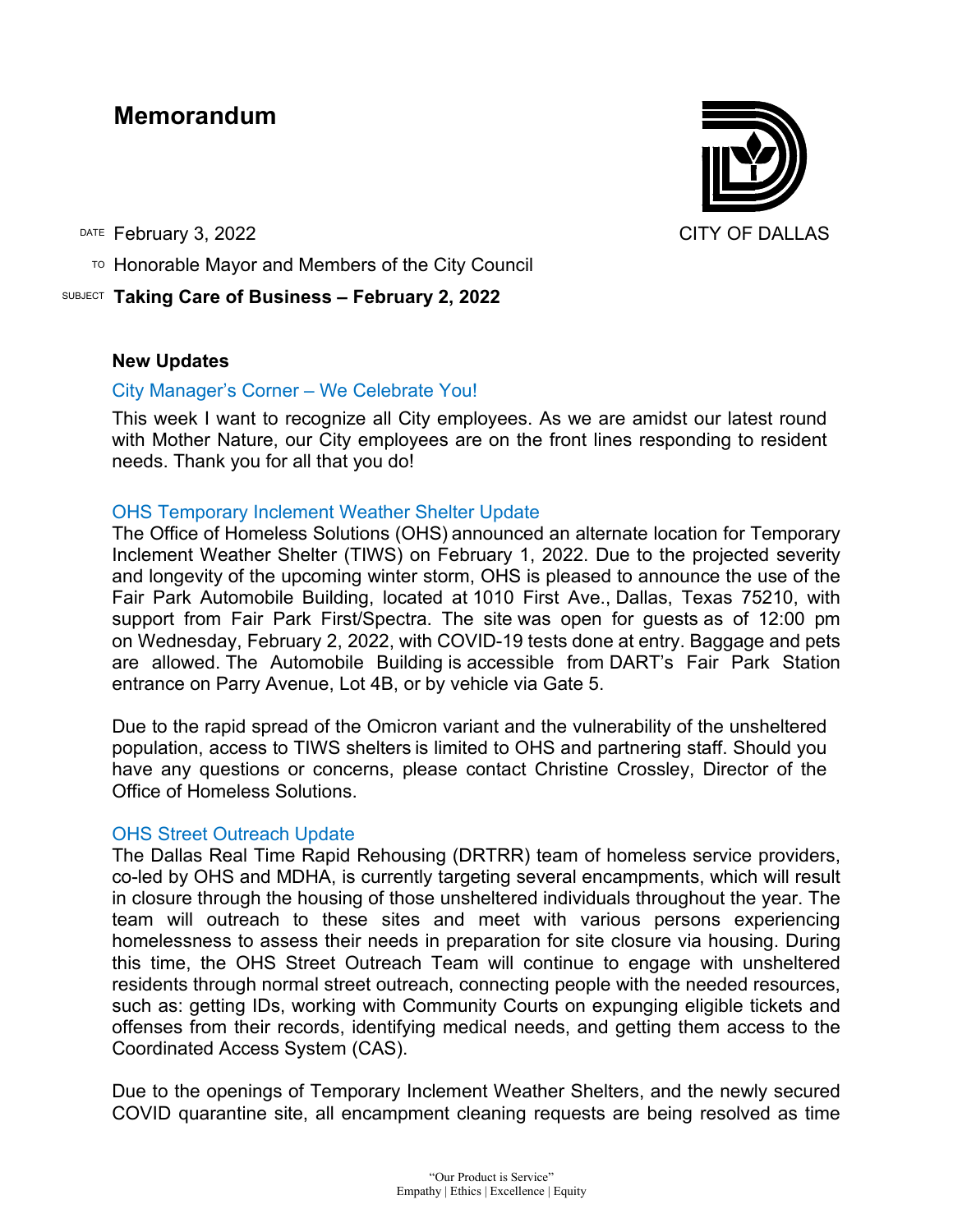DATE February 3, 2022 SUBJECT Taking Care of Business - February 2, 2022

> allows. There are no encampment cleanings scheduled for the week of February 3- 11. We appreciate everyone's patience.

> OHS continues to urge people who see an encampment to report via 311 or 311's OurDallas smartphone app to ensure strategic alignment with comprehensive OHS outreach. The DRTRR Dashboard through MDHA, was presented to the Citizens Homelessness Commission and the Dallas Area Partnership Board in November of 2021 and is now live. The OHS Service Request dashboard can be utilized to track the progress of encampment resolution efforts. Please visit the [dashboard](https://gcc02.safelinks.protection.outlook.com/?url=https%3A%2F%2Fdallasgis.maps.arcgis.com%2Fapps%2Fopsdashboard%2Findex.html%23%2Fccd41f0d795f407a94ae17e2c27bf073&data=04%7C01%7CAmanda.Voigt%40dallascityhall.com%7C233f59f2284d4e1e889c08d9a94b7cdf%7C2935709ec10c4809a302852d369f8700%7C0%7C0%7C637726963939462025%7CUnknown%7CTWFpbGZsb3d8eyJWIjoiMC4wLjAwMDAiLCJQIjoiV2luMzIiLCJBTiI6Ik1haWwiLCJXVCI6Mn0%3D%7C3000&sdata=3mXj5FFXAaQ5gm0LtJvJ%2BhMNRJuWkhHc94WnkCk6QDc%3D&reserved=0) and feel free to share this tool with residents. Should you have any questions or concerns, please contact Christine Crossley, Director of the Office of Homeless Solutions.

## Service Advisory Reminder - Winter Weather Event

As a reminder, sanitation will delay start of recycle and garbage collections today until weather and street conditions allow for safe operations. Not all the routes today will be completed on time. Customers on Friday routes may experience collection delays as well. Crews will return to areas not serviced as soon as possible on Friday or Saturday. It is not necessary to report a missed collection to 311 unless materials have not been collected after more than 48 hours. Please continue to follow your normal set out schedule and monitor this site for further updates. [Click here for all updates.](https://gcc02.safelinks.protection.outlook.com/?url=https%3A%2F%2Fdallascityhall.com%2Fdepartments%2Fsanitation%2FPages%2FFeb-2022-Winter-Weather-Event.aspx&data=04%7C01%7Ccarrie.rogers%40dallascityhall.com%7C50ede57993dc4ad2f27e08d9e71c5c75%7C2935709ec10c4809a302852d369f8700%7C0%7C0%7C637794931265505106%7CUnknown%7CTWFpbGZsb3d8eyJWIjoiMC4wLjAwMDAiLCJQIjoiV2luMzIiLCJBTiI6Ik1haWwiLCJXVCI6Mn0%3D%7C3000&sdata=na1b26JNBOZhgG%2BPfviVUfY2wtSAzSIza4XmX8N2Wls%3D&reserved=0) Please contact Sanitation Director, Jerome "Jay" Council, should you have questions.

## Employee Learning Week

In December 2021, the City celebrated its first Employee Learning Week with a weeklong Lunch & Learn Series of workshops and related activities that aligned to the City's Well-Being Pillars (Social, Financial, Physical, Community, and Mental). The week was designed to promote the importance of holistic employee growth and development. This great opportunity earned the City of Dallas a Champion of Learning recognition from the Association of Talent Development. This important recognition reminds employees that "Workforce Development is Everyone's Business." Thank you to the HR Training and Development team for orchestrating this great effort as well as encouraging employees to take charge of their own development journey. Should you have any questions, please contact Nina Arias, Director of Human Resources.

## New Procurement Opportunities

The Office of Procurement Services (OPS) is excited to announce the following new contract opportunities. More information can be found on the City's [electronic bid portal:](https://gcc02.safelinks.protection.outlook.com/?url=https%3A%2F%2Fdallascityhall.bonfirehub.com%2Fportal%2F%3Ftab%3DopenOpportunities&data=04%7C01%7Ctatjana.williams%40dallascityhall.com%7C582bfe579fcf43e680d508d9e4cebc88%7C2935709ec10c4809a302852d369f8700%7C0%7C0%7C637792398844121343%7CUnknown%7CTWFpbGZsb3d8eyJWIjoiMC4wLjAwMDAiLCJQIjoiV2luMzIiLCJBTiI6Ik1haWwiLCJXVCI6Mn0%3D%7C3000&sdata=eKMeDVqpfoxqbVue9919U1Amcy1ntM2h%2F7IoLdXAL%2Fk%3D&reserved=0)

| <b>Opportunity No.</b>    | <b>Opportunity Name</b>                                                                  |
|---------------------------|------------------------------------------------------------------------------------------|
| CIZ-DWU-21 478E           | Wastewater Facilities and Operations Strategic Plan, by Dallas<br><b>Water Utilities</b> |
| CIZ-PBW-2022-<br>00018490 | 2022 Dallas Sidewalk Master Plan Improvements Contract, by<br><b>Public Works</b>        |
| CIZ22-PKR-2026            | Fire Alarm Systems Request for Qualifications, by Parks and<br>Recreation                |